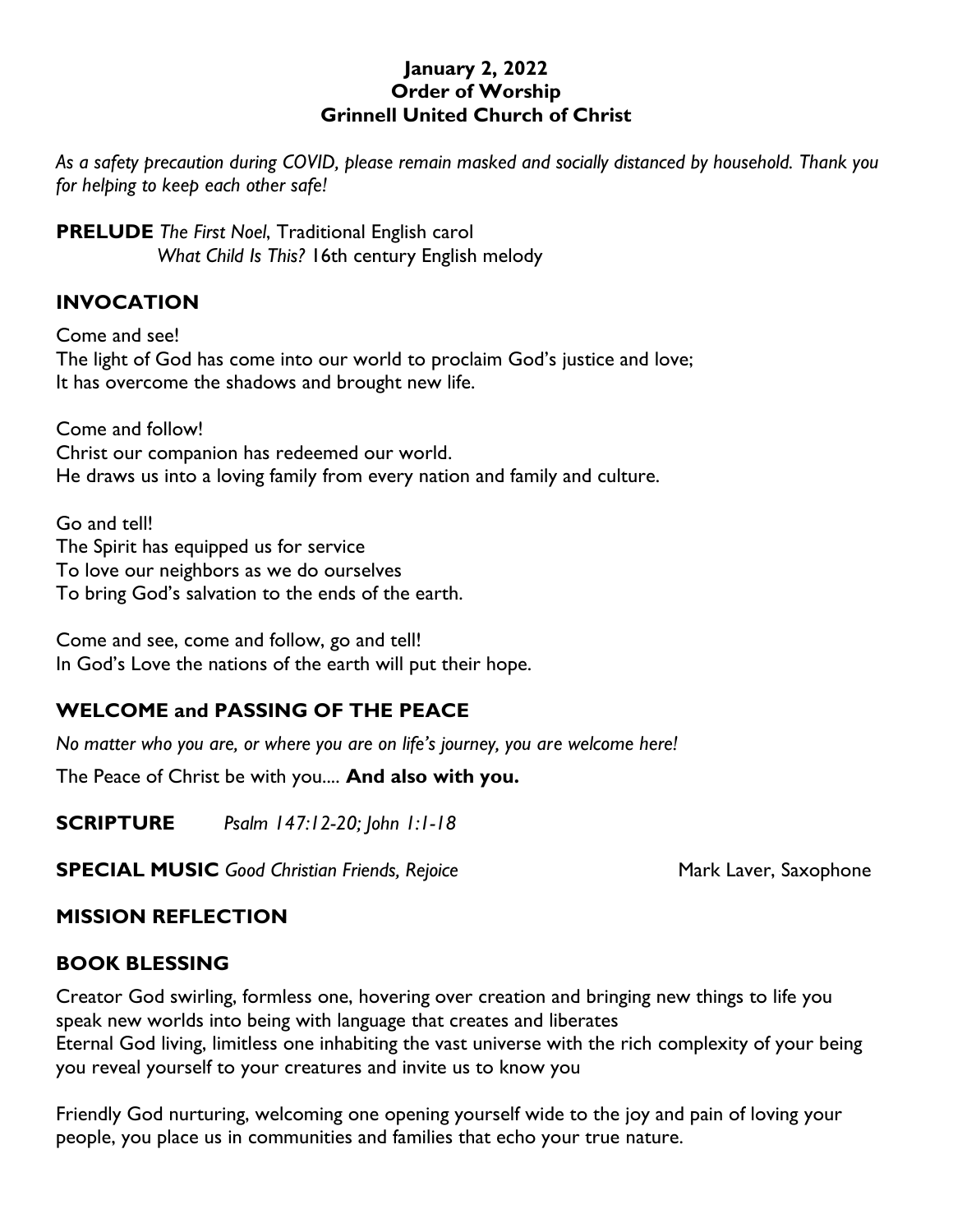*We pray especially today for the Hansens, for the communities in which they serve, and for the abundant life you intend for all of the ones who will read these books and have their lives changed by literacy and a love of learning.*

### Holy God

We thank you for the ways in which we have known and understood you; We thank you for the metaphors that have opened our eyes to more of who you are; We thank you for the language that has brought the transcendent, timeless, mysterious God within our grasp.

### Holy God

We are hungry for more of you. We ask you to reveal more of yourself to us, to take us beyond the confines of familiar habits, to free us from the restrictions and distortions of our language, to expand our understanding of you, so that we can love you whole heartedly, we can communicate you faithfully, and we can reflect your full image to a world that needs you. Amen.

# **SHARING OF JOYS AND CONCERNS**

*We pray for health and strength for Molly Campe, George Drake, Betty Anne Francis, Gene McCaw, Verlene Mitchell, Emily Pfitsch, and Gayle Strickler.*

# **LORD'S PRAYER** *(Inclusive Version)*

Blessed One, our Father and our Mother Holy is your name. May your love be enacted in the world. May your will be done On earth as in heaven. Give us today our daily bread And forgive us our sins as we forgive those who sin against us. Save us in the time of trial and deliver us from evil. For all that we do in your love, and all that your love brings to birth, and the fullness of love that will be are yours, now and forever. Amen.

# **GRATITUDE FOR OFFERING / DOXOLOGY**

Praise God from whom all blessings flow Praise God all creatures here below Praise God above ye heavenly hosts Creator, Christ, and Holy Ghost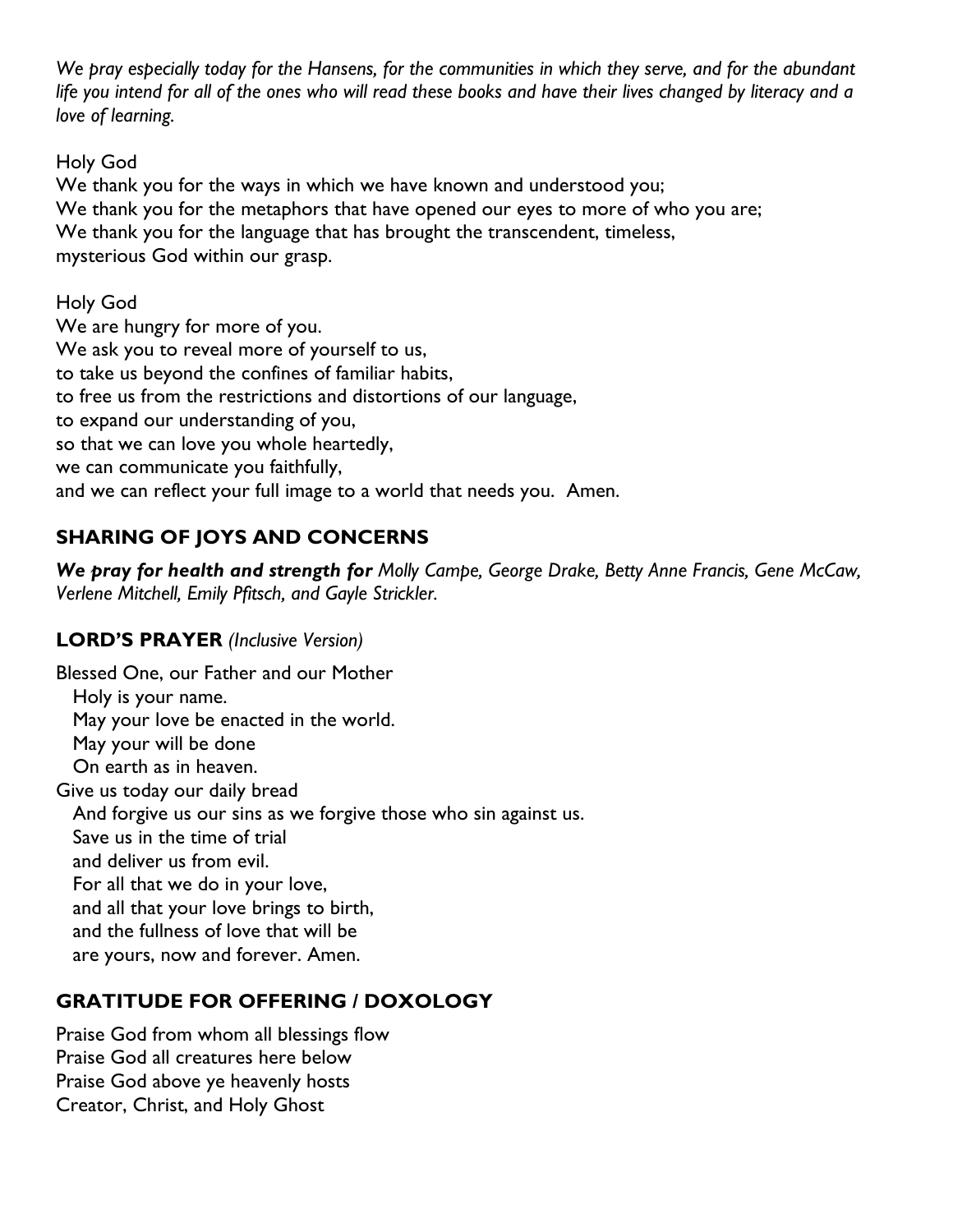### **THE SACRAMENT OF HOLY COMMUNION**

The Lord be with you. And also with you. Lift up your hearts. We lift them to the Lord. Let us give thanks to the Lord our God. It is right to give God thanks and praise.

#### **Confession**

Everlasting God, we know how easy it is to forget your presence and power in our lives. Focused on our daily planners, we do not pay attention to the night sky and the stars that glitter. Surrounded by the sounds of anger, violence, and hate, we have trouble listening to your whispers of hope and grace. Thinking that Scripture is filled only with stories, we cannot understand your truth which can change lives.

Forgive us. There is no one who can hold a candle to you when it comes to mercy and hope. Lift us to our feet so we may walk with you; fill us with your strength so we may serve your people; touch us with your healing so we may proclaim to everyone the Good News that has come in Jesus Christ, our Lord and Savior.

#### **Words of Assurance**

Have we been listening? The Good News is this: God never tires out, God is always with us, God heals us with mercy, God strengthens us for service. The One who numbers the stars knows each of us by name. Thanks be to God, we are forgiven. Amen.

### **Blessing of the Elements**

### **Prayer of Thanksgiving**

We give thanks, gracious God, that you have refreshed us at your table by granting us the presence of Jesus Christ. Strengthen our faith; increase our love for one another; and send us forth into the world in courage and peace, rejoicing in the power of the Holy Spirit, in the name of Jesus Christ our Savior. Amen.

**HYMN** NCH 133 *O Little Town of Bethlehem* Words: Phillips Brooks, 1868, alt.; Music: Lewis H. Redner, 1868

1) O little town of Bethlehem, how still we see you lie! Above your deep and dreamless sleep the silent stars go by; Yet in your dark streets shines forth the everlasting light. The hopes and fears of all the years are met in you tonight.

2) For Christ is born of Mary, and, gathered all above, While mortals sleep, the angels keep their watch of wondering love. O morning stars, together proclaim the holy birth! And praises sing and voices ring with peace to all the earth.